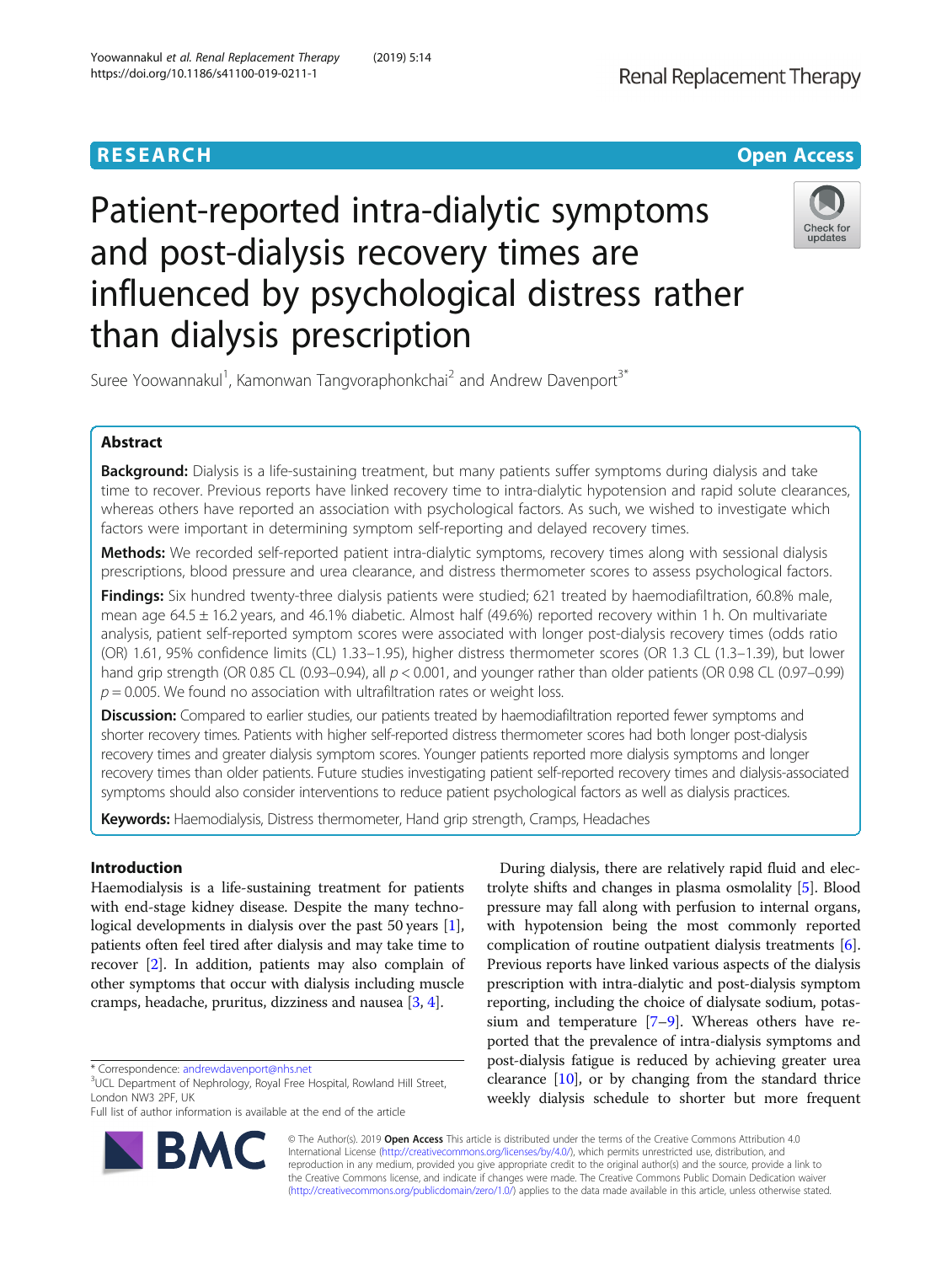daily dialysis sessions [\[11\]](#page-6-0), or low-efficiency continuous dialysis [\[12](#page-6-0)]. Whether adding convective clearance or switching from haemodialysis to haemofiltration improves intra-dialytic symptoms and post-dialysis recovery times remains unclear, with some studies reporting a benefit and others no effect [[9](#page-6-0), [12,](#page-6-0) [13](#page-6-0)].

Although many reports have suggested that dialysis factors are the most important in determining intra-dialytic symptoms and post-dialysis fatigue [\[14\]](#page-6-0), others have suggested that patient factors are equal if not more important in determining self-reported dialysis-associated symptoms [[15](#page-6-0), [16](#page-6-0)]. Due to the uncertainty  $[17, 18]$  $[17, 18]$  $[17, 18]$  $[17, 18]$  $[17, 18]$ , we retrospectively investigated whether there was an association between intra-dialytic symptoms and time to recover post-dialysis and dialysis prescriptions, patient frailty and co-morbidity and patient psychological distress.

#### Patients and methods

As part of UK National Health Service guidelines to request patient feedback on treatment received, all patients attending for routine outpatient dialysis treatments under the care of a university hospital were asked to complete a questionnaire recording the frequency of dialysis-associated symptoms and time to recovery using a previously reported visual analogue scale [[4](#page-6-0), [14](#page-6-0)], and also a distress thermometer score, a screening tool for assessing psychological stress [[19](#page-6-0)]. Hospital-computerised medical records were reviewed to obtain co-morbidity which had been recorded according to the Stoke-Davies grading [[20](#page-6-0)] and frailty using the Canadian geriatric frailty score [\[21\]](#page-6-0). Hand grip strength (HGS) was measured using the grip-D strength dynamometer (Takei Scientific Instruments Co., Nigata, Japan) according to the manufacturer's instructions in the dominant arm, and the strongest of three measurements recorded [[22](#page-6-0)].

Pre-midweek blood samples were taken for standard biochemical measurement of urea, creatinine, albumin, C-reactive protein (CRP) and N terminal pro-brain natriuretic peptide (NT-proBNP) (Roche Integra, Roche Diagnostics, Lewes, UK) [\[23](#page-6-0)], and haemoglobin along with the corresponding post-dialysis urea.

The dialysis prescription and dialysis session details were obtained from hospital computerised records. Patients were dialysed using either a Fresenius 4000H, or 5008H dialysis machines (Fresenius MC, Bad Homburg, Germany), or BBraun Dialogue<sup>+</sup> (BBraun, Melsungen, Germany) with a polysulphone dialyzer (Fresenius MC, Bad Homburg, Germany) [[24\]](#page-6-0) and anticoagulated with a bolus of tinzaparin low molecular weight heparin (Leo Laboratories, Princes Risborough, UK) [\[25\]](#page-7-0). All dialysates had a set final concentration or 32 mmol/L of bicarbonate, 3.0 mmol/L acetate, magnesium 0.5 mmol/L and glucose 5.5 mmol/L. Conductivity modules were regularly calibrated and delivered dialysate sodium checked by both flame photometry and ion electrophoresis methods [\[26](#page-7-0), [27](#page-7-0)].

#### **Ethics**

This retrospective audit complied with the UK National Health Service guidelines for clinical audit and service development and met with the approval from the Health Research Authority. In keeping with UK guidelines, all patient data were anonymised prior to analysis ([www.hra.nhs.uk](https://www.hra.nhs.uk)).

#### Statistical analysis

Data is presented as mean ± standard deviation, median (interquartile range) or as a percentage. Standard statistical tests were used to analyse data, (D'Agostino-Pearson normality test, ANOVA, Kruskal-Wallis, or chi-square test) with appropriate corrections made for multiple testing, where appropriate (Tukey or Gannet-Howell). Univariate correlation used Spearman analysis. Multivariable logistic regression analysis was performed using a step backward approach, using all variables with a  $p < 0.1$ correlation, and then, variables were excluded if not statistically significant, unless they improved the model fit. Models were checked for collinearity between variables. Statistical analysis used Prism 8.0 (GraphPad, San Diego, USA) and Social and Political Sciences statistical package (SPSS 24.0, IBM, Armonk, USA). Statistical significance was taken as  $p < 0.05$ .

#### Results

Six hundred fifty-three adult outpatients attended for dialysis out of a possible 668, with 15 patients absent either admitted to hospital or on-holiday, and 623 (95.4%) completed the dialysis symptom and distress thermometer questionnaire. Ten patients were unable to understand the visual analogue scores due to their inability to understand English, 4 because of dementia or other mental illness and 16 either due to poor visual acuity or declined to participate.

Patient demographics are set out in Table [1.](#page-2-0) All but two patients were treated by post-dilutional haemodiafiltration. Patients were asked to record the frequency of dialysis-associated symptoms on a Likert visual analogue scale from zero to ten, and the most frequent symptom was tiredness followed by feeling cold, then cramps and symptoms associated with low blood pressure, pruritus and dizziness (Fig. [1\)](#page-2-0). Patients were also asked to score their recovery time post-dialysis, with most patients reporting recovery with an hour (Fig. [2\)](#page-3-0). Patients with higher intra-dialytic symptom scores had longer post-dialysis recovery times (Fig. [3](#page-3-0)).

On univariate analysis, greater symptom scores were associated with greater distress thermometer scores, longer time to recover, female gender, weaker hand grip strength, younger age, past medical history of hypertension, higher dialysis sessional urea reduction ratio, higher CRP, greater fall in systolic blood pressure during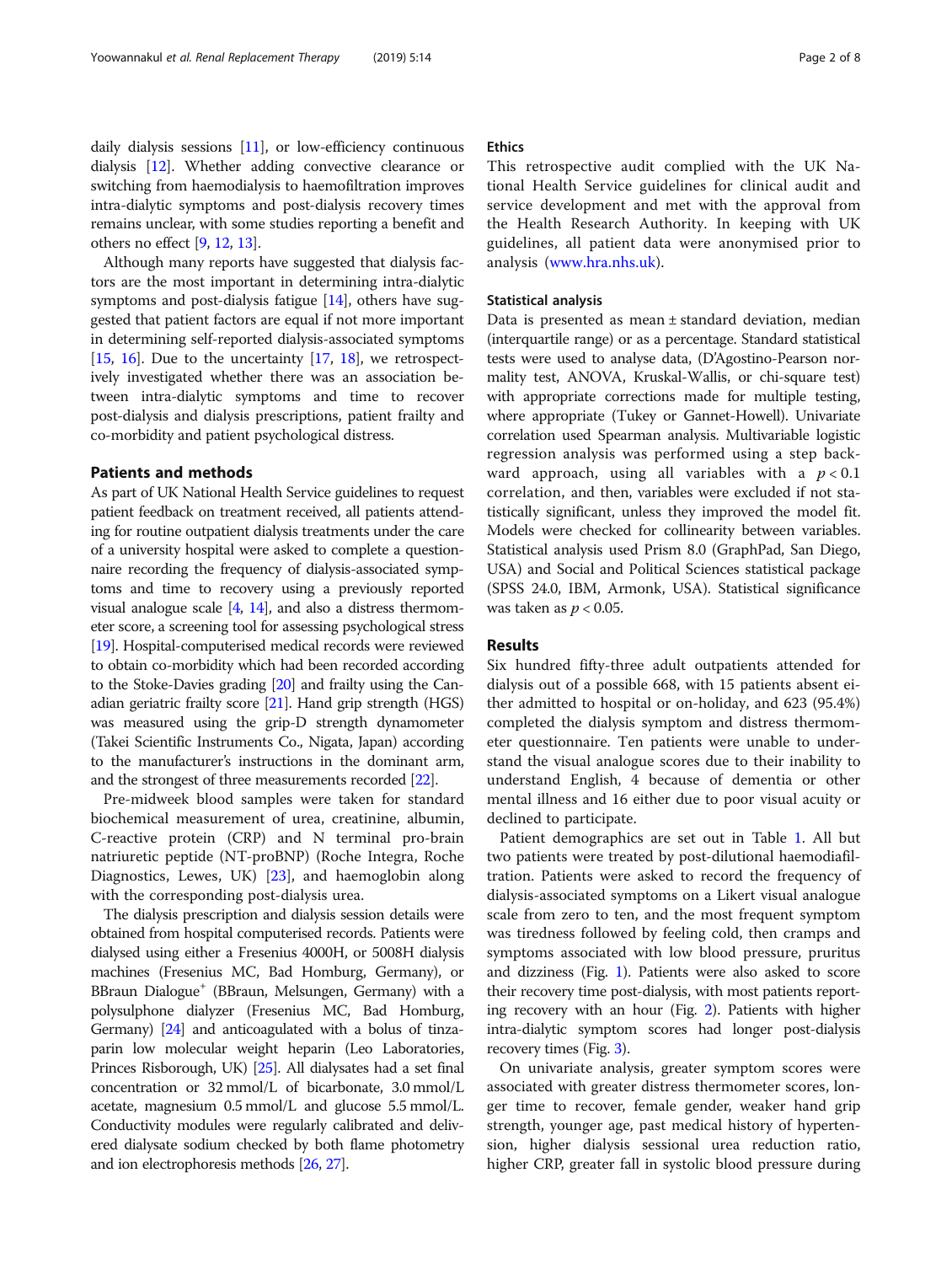<span id="page-2-0"></span>Table 1 Patient demographics of 623 adult patients with chronic kidney disease attending for routine outpatient haemodiafiltration treatment. Patient demographics, dialysis prescription, co-morbidity and muscle strength. Results displayed as integers, percentage, mean ± standard deviation or median and interquartile range

| Variable                                  | Results              |
|-------------------------------------------|----------------------|
| Male gender                               | 379 (60.8)           |
| Age, years                                | $64.5 \pm 16.2$      |
| Diabetic                                  | 287 (46.1)           |
| Ethnicity, White                          | 269 (43.2)           |
| Ethnicity, Black                          | 202 (32.4)           |
| Ethnicity, Asian                          | 149 (23.9)           |
| Age, years                                | $64.5 \pm 16.2$      |
| Venous catheter, access                   | 147 (23.6)           |
| Arterio-venous fistula/graft access       | 445 (71.4)/31 (5.0)  |
| Pre-dialysis weight, kg                   | 71.5 (61.8–83.9)     |
| Post-dialysis weight, kg                  | 70.0 (60.7-82.1)     |
| Ultrafiltration rate, mL/kg.h             | $6.0$ $(3.9 - 8.0)$  |
| Convection volume, L                      | 19.1 (16.0–23.0)     |
| Urea reduction ratio, %                   | 74.6 (69.3–78.9)     |
| Dialysis session time, h                  | $4.0$ $(3.5 - 4.0)$  |
| Dialysate sodium, mmol/L                  | 136 (136-138)        |
| Dialysate potassium, mmol/L               | $2.0(1.0-2.0)$       |
| Dialysate calcium, mmol/L                 | $1.0(1.0-1.25)$      |
| Dialysate temperature, °C                 | $35.5 \pm 0.7$       |
| Dialyzer surface area, m <sup>2</sup>     | $2.10(1.8-2.2)$      |
| Tinzaparin, IU                            | 2500 (2500-2500)     |
| Serum sodium, mmol/L                      | $139 \pm 3.6$        |
| Serum urea, mmol/L                        | $18.2 \pm 5.8$       |
| Serum creatinine, umol/L                  | 690 (547-861)        |
| C-reactive protein, mg/L                  | $6.0$ $(2.0 - 11.0)$ |
| Serum albumin, g/L                        | 39 (36–41)           |
| Haemoglobin, g/L                          | $108.0 \pm 14.3$     |
| Serum pro-brain natriuretic peptide, ng/L | 5635 (1566-11,953)   |
| Glycated haemoglobin, mmol/mol            | 47.5 (37.7–61.7)     |
| Blood sugar, mmol/L                       | $6.5(5.4-8.2)$       |
| Prescribed antihypertensives              | 375 (60.2)           |
| Myocardial infarction                     | 115 (18.5)           |
| Coronary artery bypass, surgery/stenting  | 43 (6.9)/58 (9.3)    |
| Peripheral vascular disease               | 90 (16.4)            |
| Renal artery stenosis/aortic aneurysm     | 24 (3.9)             |
| Transient ischaemic attack                | 19(3.1)              |
| Cerebrovascular accident                  | 65 (10.4)            |
| Cancer                                    | 104(16.7)            |
| Frailty                                   | $4(3-5)$             |
| Distress thermometer                      | $3(0-6)$             |
| Hand grip strength, kg                    | $20.4 \pm 10.5$      |



the dialysis session, but lower in those with a past medical history of aortic aneurysm or atheromatous reno-vascular disease and cancer (Table [3\)](#page-4-0).

We performed univariate analysis and found that patient age was negatively associated with headache ( $r = -$ 0.21,  $p < 0.001$ ), cramps ( $r = -0.14$ ,  $p < 0.001$ ), nausea  $(r = -0.123, p < 0.001)$ , dizziness  $(r = -0.13, p = 0.001)$ and tiredness  $(r = -0.11, p = 0.007)$  (Table [2](#page-3-0)). Hand grip strength was negatively associated with backache  $(r = -$ 0.20,  $p < 0.001$ ), tiredness ( $r = -0.19$ ,  $p < 0.001$ ), feeling cold ( $r = -0.16$ ,  $p < 0.001$ ), short of breath ( $r = -0.15$ ,  $p < 0.001$ ), abdominal pain (r = -0.14, p < 0.001), itching  $(r = -0.11, p = 0.006)$ , nausea  $(r = -0.11, p = 0.014)$ , and dizziness ( $r = -0.09$ ,  $p = 0.027$ ). Distress thermometer scores were positively associated with all symptoms as follows: tiredness ( $r = 0.35$ ), backache ( $r = 0.32$ ), dizziness ( $r = 0.28$ ), cramps ( $r = 0.26$ ), headache ( $r = 0.26$ ), short of breath  $(r = 0.26)$ , feeling cold  $(r = 0.24)$ , abdominal pain  $(r = 0.24)$ , itching  $(r = 0.91)$ , palpitations  $(r = 0.22)$ , nausea  $(r = 0.21)$  and low blood pressure  $(r = 0.18)$ ; all  $p < 0.001$ .

We then analysed our data to determine the effect of gender. Time to recover was not different between men and women ( $p = 0.057$ ), but distress thermometer scores were higher for women (median 4  $(1-6)$  vs 3  $(0-6)$ ,  $p = 0.041$ ), but after adjusting for multiple testing, this was then not significant. We analysed individual symptom scores, and again, after adjusting for multiple testing, the following symptoms were reported more frequently by female patients: headache median 1 (0–3) vs 0. (0–2), nausea 0 (0–2) vs 0 (0–0), backache 1 (0–6) vs 0 (0–3), dizziness 2 (0–4) vs 0 (0–3), tiredness 5.5 (1.5–10) vs 3 (0–7), feeling cold 5 (0–10) vs 2 (0–5) and low blood pressure 0 (0–5) vs 0 (0–3); all  $p < 0.05$ .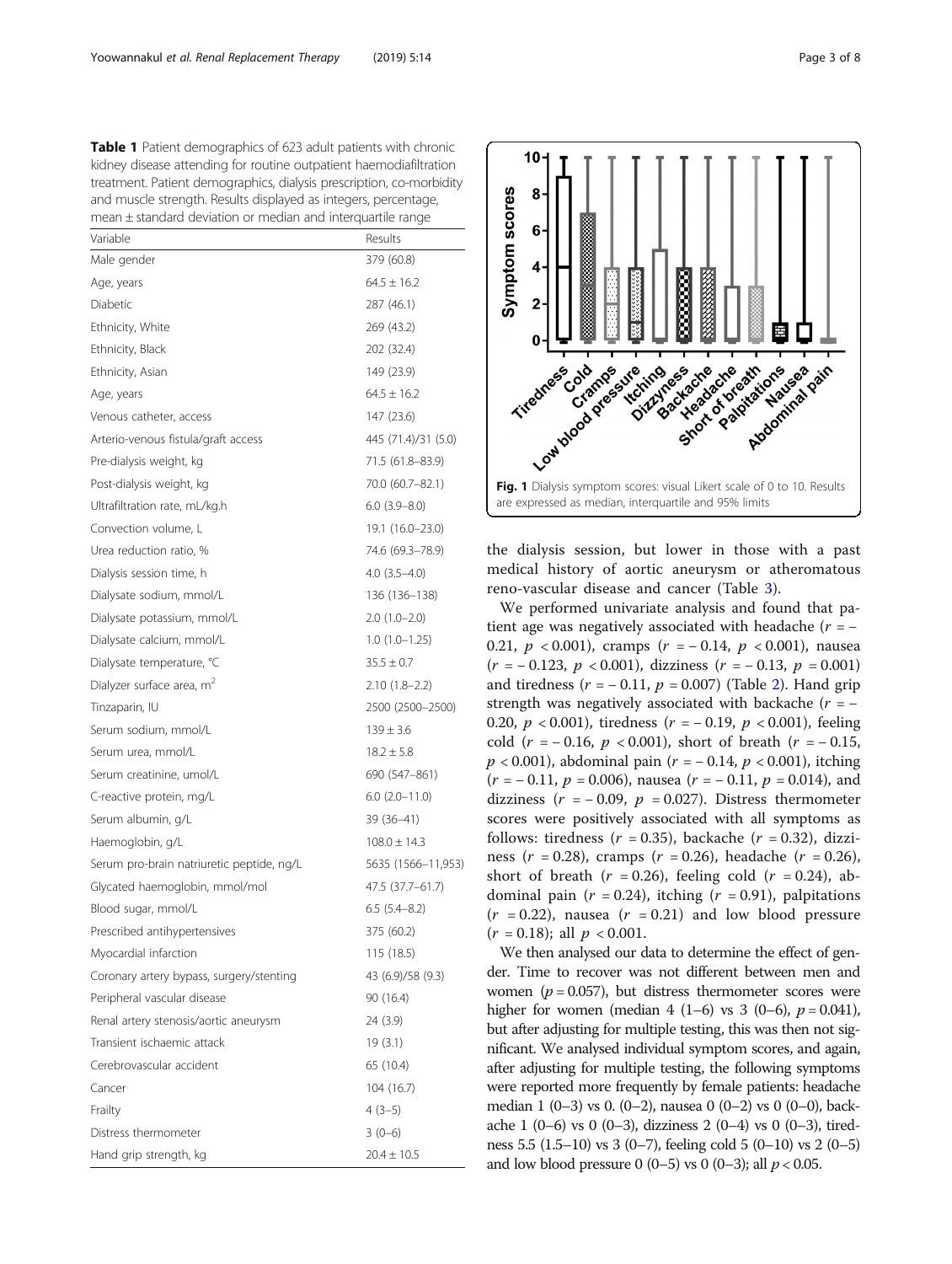We then divided the patient cohort according to dialysis symptom scores (Table [3\)](#page-4-0). Ultrafiltration rates were calculated as the weight loss achieved with the dialysis session divided by the session time or by session time and pre-dialysis weight. Patients with symptomatic hypotension, when ultrafiltration rate was changed (21 patients), or had intravenous fluids (11 patients), were excluded from the analysis of ultrafiltration rates. We found that those patients who reported more dialysis-associated symptoms also reported taking a longer time to recover post-dialysis, and were more likely to be female, of younger age and of Asian ethnicity. Although Asian patients were older than Black patients, median age 70 (59–78) vs 60.5 (51–75) years, there was no difference with White patients 68 (56–79) years, but Asians had lower weight than Black patients (66.8 (55.8–76) vs 72.8 (65–87) kg) but not different from

## 60 Dialysis symptom score 40 20 7 12 mouts LI TOUX A - A YOUXS 4.8 hours , 12 hours Fig. 3 Post-dialysis recovery times and dialysis symptom scores. Median and interquartile ranges

White patients (69.3 (59.8–82.5) kg). However, urea reduction ratio was greater for Asian patients (76.1 (71.5–80)) compared to Whites (74.4 (68–78.8)) and Blacks (73.5 (68.4–77)),  $p < 0.05$ . HGS was lower for Asians (16.0 (11.4–22.5) kg) vs White (18.8 (13.6–26.1) kg) vs Black (21.2 (14.2–29.7) kg), p < 0.05.

Multivariable logistic regression models were compared to those with dialysis symptom scores above and below the median. When recovery time was excluded, the total dialysis symptom score was associated with younger age, higher distress thermometer score and hand grip strength (Table [4\)](#page-5-0). Including recovery time, the same variables remained independently statistically significant as did a past history of a transient ischaemic attack. We found no association between the dialysate temperature and patients reporting feeling cold during dialysis ( $r = -0.08$ ,  $p = 0.06$ ), and similarly, prescription of hydroxy-3-methyl-glutaryl-coenzyme A 3 reductase inhibitors (statins) did not increase reporting of muscle cramps during dialysis (median score  $2(0-4)$  vs  $2(0-4)$ ).

#### **Discussion**

Although dialysis is a life-sustaining treatment for patients with end-stage kidney disease, dialysis imposes many restrictions both in terms of diet and also lifestyles, and as such, there is a relatively high prevalence of self-reported depression [\[28](#page-7-0)]. In addition to the perturbation of dialysis on normal daily activities, patients may experience a variety of symptoms during the dialysis session and then take time to recover from the dialysis treatment [\[2](#page-6-0), [3](#page-6-0)]. Dialysis symptoms have variously been ascribed to the rapid reduction in plasma osmolality [[3,](#page-6-0) [5](#page-6-0)] and the reduction in effective circulating plasma volume [[7,](#page-6-0) [9,](#page-6-0) [15](#page-6-0)]. However, with technological improvements in the dialysis machines and dialysis water quality [\[1\]](#page-6-0), more recently, reports have suggested that other factors, in terms of patient demographics and co-morbidity, and in

Table 2 Spearman univariate correlation with dialysis symptom scores

| Variable                              | Univariate correlation r | $p$ value |
|---------------------------------------|--------------------------|-----------|
| Distress thermometer score            | 0.46                     | < 0.001   |
| Time to recover post-dialysis         | 0.38                     | < 0.001   |
| Female gender                         | 0.29                     | < 0.001   |
| Hand grip strength                    | $-0.26$                  | < 0.001   |
| Age                                   | $-0.31$                  | 0.001     |
| History of hypertension               | 0.11                     | 0.005     |
| Renal artery stenosis/aortic aneurysm | $-0.11$                  | 0.008     |
| Urea reduction ratio                  | 0.10                     | 0.012     |
| Fall in systolic blood pressure       | 0.10                     | 0.013     |
| History of cancer                     | $-0.09$                  | 0.019     |
| C-reactive protein                    | 0.09                     | 0.020     |
|                                       |                          |           |

<span id="page-3-0"></span>

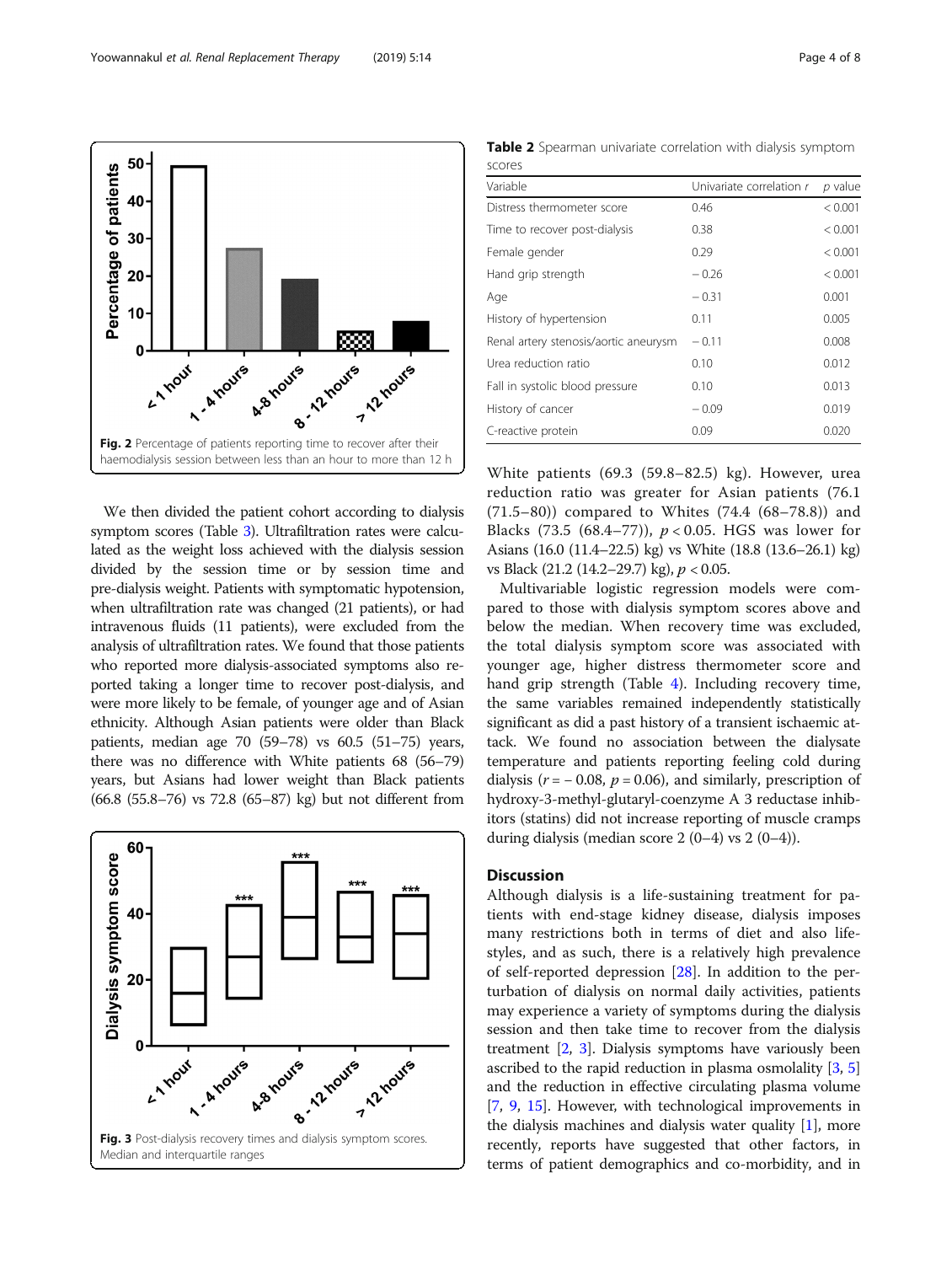<span id="page-4-0"></span>

| Table 3 Patients divided into quartiles according to dialysis symptom scores. Months of dialysis treatment (vintage), ultrafiltration rate |
|--------------------------------------------------------------------------------------------------------------------------------------------|
| mL/kg.h (UFR), change in pre- vs post-systolic blood pressure in mmHg (SBP), dialysate temperature (Temp), dialysate sodium mmol/L         |
| (Dial Sodium), sodium gradient between serum and dialysate mmol/L (Na gradient), urea reduction (URR), % patients with recovery post-      |
| dialysis < 1 h (recovery < 1 h), C-reactive protein, glycated haemoglobin mmol/mol (HbA1c), pro N terminal brain natriuretic peptide       |
| (BNP), hand grip strength (HGS), distress thermometer (DT) and prescribed antihypertensive medications (BP meds)                           |

| Variable                 | Quartile 1           | Quartile 2           | Quartile 3           | Quartile 4            |  |
|--------------------------|----------------------|----------------------|----------------------|-----------------------|--|
| Symptom score            | $5(3-7)$             | $17(14-21)$ ***      | $31 (28 - 35)$ ***   | 51 $(43-61)$ ***      |  |
| Male                     | 79.1                 | 68.2                 | 49.0                 | 44.8***               |  |
| Age, years               | $68 \pm 14$          | $65 \pm 16$          | $65\pm17$            | $61 \pm 17***$        |  |
| Diabetic, %              | 44.3                 | 44.3                 | 46.2                 | 50.0                  |  |
| White, %                 | 43.9                 | 50.9                 | 45.5                 | 31.8                  |  |
| Black, %                 | 37.3                 | 28.1                 | 27.6                 | 36.8                  |  |
| Asian, %                 | 18.9                 | 21.0                 | 22.5                 | $30.5*$               |  |
| Vintage months           | 30.6 (12.5-68.8)     | 33.4 (10.1-70.4)     | 32.9 (13.6-65.7)     | 38.7 (18.5-71.7)      |  |
| Weight, kg               | $73.0 \pm 15.8$      | $76.3 \pm 16.0$      | $74.3 \pm 20.8$      | $71.0 \pm 20.6$       |  |
| % weight loss            | $2.2(1.4-3.0)$       | $2.1(1.3-2.9)$       | $2.2(1.6-3.1)$       | $2.4(1.2-3.0)$        |  |
| UFR, mL/kg.h             | $4.2$ (4.0-4.8)      | $4.1 (4.1 - 4.7)$    | $4.1 (4.0 - 4.7)$    | $4.1 (4.1 - 4.7)$     |  |
| Session hours            | $4.0(3.5-4.0)$       | $4.0(3.5-4.0)$       | $4.0(3.5-4.0)$       | $4.0(3.5-4.0)$        |  |
| Temp., °C                | $35.9 \pm 0.7$       | $35.8 \pm 0.7$       | $35.9 \pm 0.7$       | $35.9 \pm 0.7$        |  |
| Dial, sodium             | $137 \pm 1.0$        | $137 \pm 1.0$        | $137 \pm 1.0$        | $137 \pm 1.0$         |  |
| Na, gradient             | 2(0 to 4)            | 2(0 to 4)            | $2(-1 to 4)$         | $2(-1 to 4)$          |  |
| Qb, mL/min               | $322 \pm 31$         | $323 \pm 31$         | $320 \pm 29$         | $322 \pm 39$          |  |
| Dialyzer, m <sup>2</sup> | $1.9 \pm 0.3$        | $2.0 \pm 0.3$        | $2.0 \pm 3.0$        | $1.9 \pm 0.3$         |  |
| <b>URR, %</b>            | $73.8 \pm 8.9$       | $71.5 \pm 9.9$       | $73.4 \pm 8.5$       | $74.5 \pm 9.3$        |  |
| $%SBP > 20$ down         | 26.1                 | 29.8                 | 39                   | 29.5                  |  |
| $%SBP > 10$ up           | 25.5                 | 22.4                 | $12.8*$              | $14.8*$               |  |
| Haemoglobin, g/L         | $108.5 \pm 14.5$     | $108.9 \pm 14.8$     | $109.4 \pm 14.5$     | $105.5 \pm 13.4$      |  |
| Recovery $<$ 1 h         | 18.5                 | 15.2                 | $8.7***$             | $7.2***$              |  |
| Albumin, g/L             | $38.4 \pm 4.5$       | $38.5 \pm 4.6$       | $38.2 \pm 4.1$       | $38.2 \pm 4.7$        |  |
| CRP, mg/L                | $5.0$ $(2.0 - 10.0)$ | $6.0$ $(3.0 - 11.0)$ | $7.0$ $(3.0 - 11.0)$ | $6.0$ $(2.0 - 11.0)$  |  |
| HbA1c                    | 48 (38-56)           | 46 (38-61)           | $50(41-66)$          | 47 (36-60)            |  |
| Glucose, mmol/L          | $6.5(5.1 - 8.0)$     | $6.2$ (5.5-8.1)      | $6.2$ (5.2-8.4)      | $6.8$ $(5.5-8.1)$     |  |
| BNP, ng/L                | 3130 (1678-9943)     | 3385 (1357-8944)     | 4253 (1483-15,112)   | 4072 (1443-14,744)    |  |
| Frailty                  | $4(3-5)$             | $4(3-5)$             | $4(3-5)$             | $5(4-8)$              |  |
| HGS, kg                  | $23 \pm 10$          | $22 \pm 11$          | $19 \pm 10***$       | $17 \pm 9***$         |  |
| DT, score                | $1.0 (0 - 3.0)$      | $2.5$ (0-5.0)**      | 4.0 $(1.5-6.0)$ *    | 5.0 $(4.0 - 8.0)$ *** |  |
| BP meds, %               | 67.4                 | $50.3*$              | 64.1                 | 62.3                  |  |

Data expressed as number, percentage, mean ± standard deviation, or median (interquartile range). \*p < 0.05, \*\*p < 0.01, \*\*\*p < 0.001 vs quartile 1

particular psychosocial well-being have a greater influence on self-reported dialysis symptoms [\[17\]](#page-6-0).

To determine the relative influence of individual components of the dialysis prescription and patient demographics and psychosocial factors on self-reported dialysis symptoms, we reviewed the responses over 600 patients. Some years ago, we introduced the distress thermometer score into our clinical practice [[29](#page-7-0)]. This is a simple visual analogue scale which was initially developed as a rapid screening tool for assessing adjustment disorders and major depression in patients with cancer and then expanded to other conditions [[30\]](#page-7-0). Compared to previous studies in haemodialysis patients, our haemodiafiltration cohort generally reported fewer dialysis symptoms and quicker post-treatment recovery times [[5](#page-6-0), [31](#page-7-0)]. However, in keeping with recent reports, we found that fatigue was the most commonly reported symptom by our haemodialysis patients [\[32](#page-7-0)]. The next most commonly reported dialysis-associated symptom was one of feeling the cold. Our dialysis centres performed post-dilution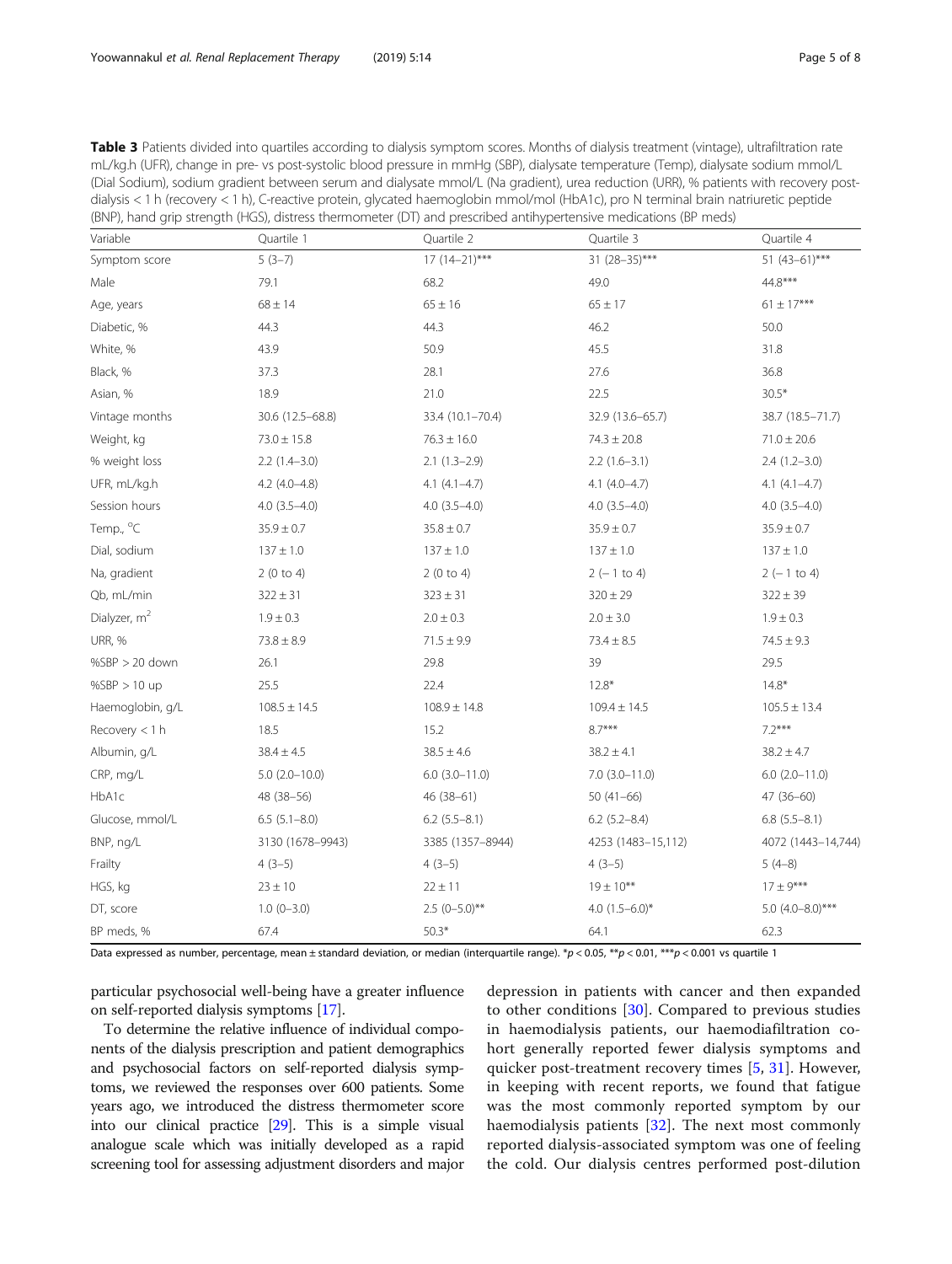<span id="page-5-0"></span>Table 4 Backward logistic regression models of above and below dialysis symptom scores. Model 1 without and model 2 with time to recover post-dialysis. Adjusted Nagelkerke  $r^2$  values 0.311 and 0.371, respectively. Standard error of β (StE β), odds ratio (OR), 95% confidence limits of odds ratio 95% CL. Hand grip strength (HGS), distress thermometer score (DT), history of transient ischaemic attack (TIA)

| Variable        | Beta $(\beta)$ | StE $\beta$ | Wald | <b>OR</b> | 95% CL        | p value |
|-----------------|----------------|-------------|------|-----------|---------------|---------|
| Model 1         |                |             |      |           |               |         |
| Age, years      | $-0.26$        | 0.01        | 13.3 | 0.98      | $0.96 - 0.98$ | < 0.001 |
| HGS, kg         | $-0.05$        | 0.01        | 18.8 | 0.95      | $0.93 - 0.97$ | < 0.001 |
| DT              | 0.28           | 0.04        | 62.6 | 1.33      | $1.24 - 1.42$ | < 0.001 |
| Model 2         |                |             |      |           |               |         |
| HGS, kg         | $-0.05$        | 0.01        | 16.7 | 0.95      | $-93-0.94$    | < 0.001 |
| DT              | 0.26           | 0.04        | 46   | 1.30      | $1.30 - 1.39$ | < 0.001 |
| Time to recover | 0.48           | 0.01        | 23.7 | 1.61      | 1.33-1.95     | < 0.001 |
| Age, years      | $-0.02$        | 0.01        | 7.9  | 0.98      | $0.97 - 0.99$ | 0.005   |
| TIA             | 1.51           | 0.72        | 4.4  | 4.54      | $1.1 - 18.7$  | 0.036   |

haemodiafiltration, and haemodiafiltration is recognised to reduce the risk of intra-dialytic hypotension, by increasing thermal losses, which may explain the relatively high prevalence of feeling cold compared to reports from patients treated by haemodialysis [[33\]](#page-7-0), although there was no statistical association between the dialysate temperature and patient reports of feeling cold. Cramps were the third most common symptom reported. Previous studies have suggested that the choice of lower dialysate sodium concentrations may increase the prevalence of cramps [\[7](#page-6-0)]. However, we found no difference in the prescription of dialysate sodium or the gradient between serum sodium and dialysate sodium and self-reported symptoms. An earlier dialysis outcomes study reported an association between dialysate sodium selection and post-dialysis recovery times; however, in more than 50% of cases, patient data was not available for the analysis, and there was no data collected on dialysate temperature [[33\]](#page-7-0).

Similarly, we found no difference in the prescription of dialysate potassium and dialysis-associated symptoms [[8\]](#page-6-0). Symptoms associated with low blood pressure were then next most commonly reported, and several previous studies have reported a strong association between ultrafiltration rates and post-dialysis fatigue [\[15](#page-6-0), [34,](#page-7-0) [35](#page-7-0)]. However, these studies were typically reporting much high ultrafiltration rates of > 9 mL/kg.h compared to our patients, and we found no association with changes in systolic blood pressure or pre-dialysis NT-proBNP. Compared to previous studies, our patients reported relatively fewer symptoms [[15](#page-6-0), [16,](#page-6-0) [35\]](#page-7-0). This may have been due to the use of convective clearance with haemodiafiltration rather than conventional haemodialysis [\[13](#page-6-0)], or the colder dialysates [\[9](#page-6-0)], or lower ultrafiltration rates used in our study cohort [\[15,](#page-6-0) [33](#page-7-0)–[35\]](#page-7-0).

However, there was a significant association between the distress thermometer scores and both dialysis symptom scores and the time taken to recover post-dialysis. Other studies have also observed an effect of patient psychological distress on self-reported depression and the time to recovery after dialysis  $[15-17]$  $[15-17]$  $[15-17]$  $[15-17]$  $[15-17]$ . Previous studies have reported an association between longer post-dialysis recovery times and a history of psychiatric disorders, in particular depression [\[33](#page-7-0)].

Although women reported an increased number of symptoms with dialysis, particularly headache, nausea, abdominal pain, dizziness, fatigue and feeling the cold, in keeping with other studies [[33\]](#page-7-0), on multivariable testing, gender was not statistically significant.

Interestingly, we found no effect of previous myocardial infarction, coronary artery bypass surgery or cardiac stenting and patient-reported symptoms, whereas patients with a history of cancer and aortic aneurysm and reno-vascular disease who had undergone stenting reported fewer symptoms. Whether this represents that those patients who may have had more potentially stressful experiences report fewer symptoms remains to be determined. In keeping with previous studies, our older patients reported fewer symptoms and it has been suggested that older patients are more accepting treatments which restrict life-style than younger patients [[17](#page-6-0)].

We did not observe an effect of ultrafiltration rates and dialysis-associated symptoms; however, our ultrafiltration rates were much lower than those previously reported with increased post-dialysis recovery times [[15](#page-6-0), [33,](#page-7-0) [35\]](#page-7-0). However, patients with a history of the transient ischaemic attack reported more intra-dialytic symptoms, and these may have been more susceptible to changes in brain blood flow and osmolality [\[3,](#page-6-0) [5](#page-6-0)]. In addition, both female and Asian patients reported more symptoms than patients from other ethnicities, and Asian patients had lower body weight but had higher urea reduction ratios, which may have predisposed to greater relative changes in serum osmolality [[3,](#page-6-0) [5\]](#page-6-0).

We found that younger patients and those with greater HGS reported more dialysis-associated symptoms. This would suggest that younger healthier patients suffered more symptoms. This apparent paradox has been previously reported and may be due to younger patients having greater difficulty in adapting to dialysis in terms of changes in social and financial circumstances and in comparison to friends and peers, whereas older patients are more acceptable to chronic ill health [\[36](#page-7-0)]. This is supported by the association between distress thermometer scores and patient-reported symptoms [[37](#page-7-0)]. Thus, underlying psychological distress is a major factor in patient self-reported symptoms.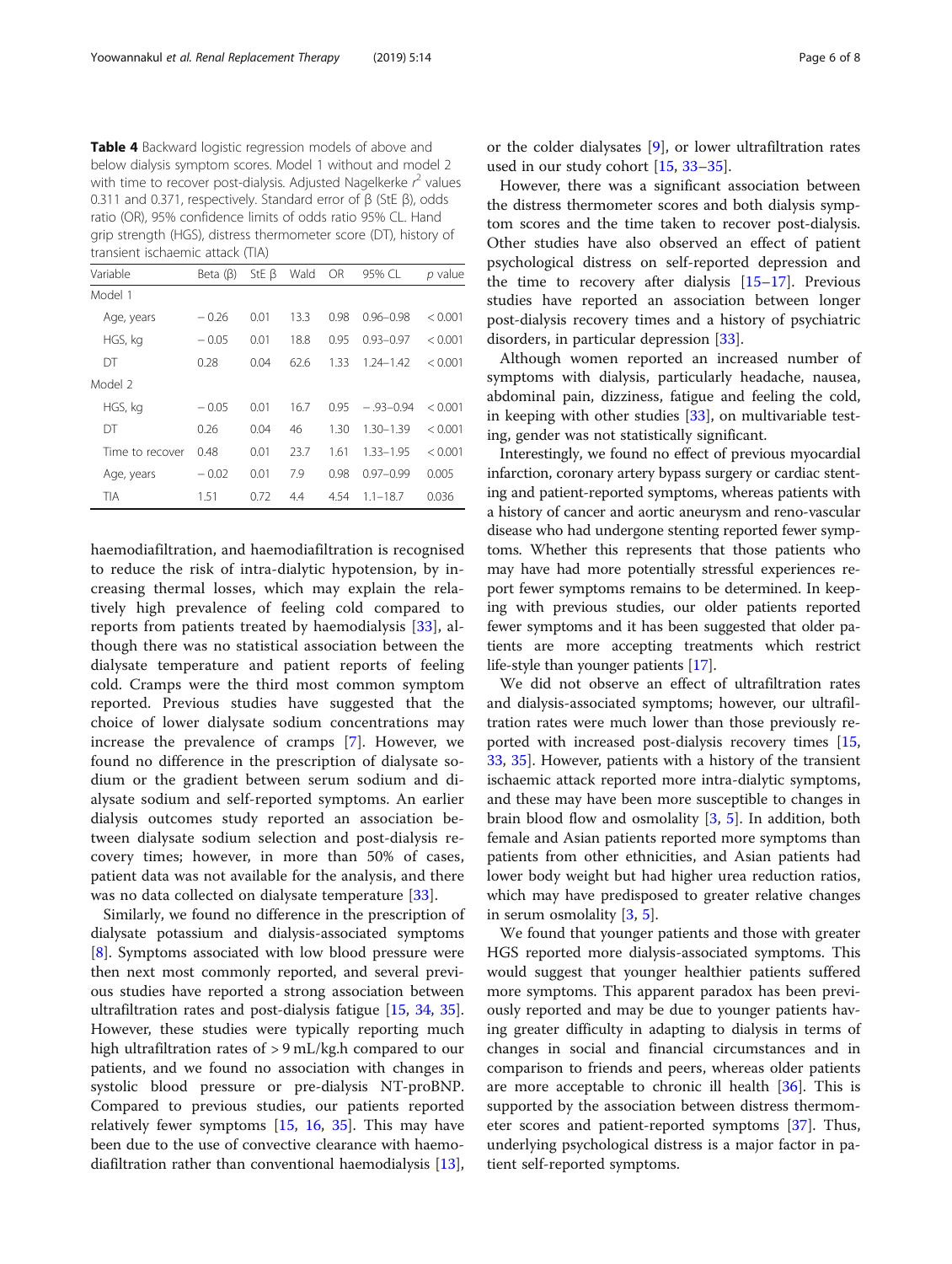<span id="page-6-0"></span>Compared to previous studies, our patients treated by haemodiafiltration reported fewer intra-dialytic symptoms and shorter post-treatment recovery times. Haemodiafiltration may offer advantages in terms of intra-dialytic blood pressure stability due to the additional cooling effect and also the use of ultra-pure dialysate water [\[38](#page-7-0)]. However, both patients with greater psychological distress as assessed by the distress thermometer and also those smaller female and Asian patients reported more symptoms, suggesting that in addition to psychological factors, the greater reduction in urea contributed to dialysis-associated symptoms and delayed post-dialysis recovery.

#### Abbreviations

CRP: C-reactive protein; NT-proBNP: N terminal pro-brain natriuretic peptide

#### Acknowledgements

Drs. Suree Yoowannakul and Kamonwan Tangvoraphonkchai were in receipt of the International Society of Nephrology training scholarships. The authors thank the patients for their cooperation.

Funding

None

#### Availability of data and materials

Data is with Royal Free Hospital audit.

#### Authors' contributions

AD reaistered the audit. SY and KT handed out and collected the questionnaires. AD analyzed the data. All authors contributed to the first draft and approved the final draft of the manuscript.

#### Ethics approval and consent to participate

This retrospective audit was approved by the Royal Free Hospital and complied with the UK National Health Service (NHS) guidelines for clinical audit and service development and met with the approval from the Health Research Authority (HRA). In keeping with the UK guidelines, all patient data were anonymised prior to analysis [\(https://www.hra.nhs.uk](https://www.hra.nhs.uk)).

#### Consent for publication

All authors agreed on the publication of this study.

#### Competing interests

The authors declare that they have no competing interests.

#### Publisher's Note

Springer Nature remains neutral with regard to jurisdictional claims in published maps and institutional affiliations.

#### Author details

<sup>1</sup> Division of Nephrology, Department of Medicine, Bhumibol Adulyadej Hospital, Klong Thanon, Saimai, Bangkok 10220, Thailand. <sup>2</sup>Faculty of Medicine, Mahasarakham University, Maha Sarakham, Thailand. <sup>3</sup>UCL Department of Nephrology, Royal Free Hospital, Rowland Hill Street, London NW3 2PF, UK.

#### Received: 11 February 2019 Accepted: 4 April 2019 Published online: 23 April 2019

#### References

- Davenport A. Using dialysis machine technology to reduce intradialytic hypotension. Hemodial Int. 2011;15 Suppl 1:S37–42.
- 2. Lindsay RM, Heidenheim PA, Nesrallah G, Garg AX, Suri R. Daily Haemodialysis Study Group London Health Sciences Centre. Minutes to recovery after a haemodialysis session: a simple health-related quality of life

question that is reliable, valid, and sensitive to change. Clin J Am Soc Nephrol. 2006;1(5):952–9.

- 3. Benna P, Lacquaniti F, Triolo G, Ferrero P, Bergamasco B. Acute neurologic complications of hemodialysis. Study of 14,000 haemodialyses in 103 patients with chronic renal failure. Ital J Neurol Sci. 1981;2(1):53–7.
- 4. Caplin B, Kumar S, Davenport A. Patients' perspective of haemodialysisassociated symptoms. Nephrol Dial Transplant. 2011;26(8):2656–63.
- 5. Arieff AI. Dialysis disequilibrium syndrome: current concepts on pathogenesis and prevention. Kidney Int. 1994;45(3):629–35.
- 6. Davenport A, Cox C, Thuraisingham R. Achieving blood pressure targets during dialysis improves control but increases intradialytic hypotension. Kidney Int. 2008;73(6):759–64.
- 7. Ogden DA. A double-blind crossover comparison of high and low sodium dialysis. Proc Clin Dial Transplant Forum. 1978;8:157–65.
- 8. Harford A, Gul A, Cumber S, Paine S, Schrader R, Trujillo N, Zager P. Low dialysate potassium concentration is associated with prolonged recovery time. Hemodial Int. 2017;21 Suppl 2:S27–32.
- 9. Marcén R, Quereda C, Orofino L, Lamas S, Teruel JL, Matesanz R, Ortuño J. Hemodialysis with low-temperature dialysate: a long-term experience. Nephron. 1988;49(1):29–32.
- 10. Orasan OH, Saplontai AP, Cozma A, Racasan S, Kacso IM, Rusu CC, Moldovan D, Tirinescu D, Potra A, Patiu IM, Orasan RA. Insomnia, muscular cramps and pruritus have low intensity in hemodialysis patients with good dialysis efficiency, low inflammation and arteriovenous fistula. Int Urol Nephrol. 2017;49(9):1673–167.
- 11. Garg AX, Suri RS, Eggers P, Finkelstein FO, Greene T, Kimmel PL, Kliger AS, Larive B, Lindsay RM, Pierratos A, Unruh M, Chertow GM, Frequent Hemodialysis Network Trial Investigators. Patients receiving frequent haemodialysis have better health-related quality of life compared to patients receiving conventional haemodialysis. Kidney Int. 2017;91(3):746–54.
- 12. Davenport A, Gura V, Ronco C, Beizai M, Ezon C, Rambod E. A wearable haemodialysis device for patients with end-stage renal failure: a pilot study. Lancet. 2007;370(9604):2005–10.
- 13. Nakagawa S. Multifactorial evaluation of hemofiltration therapy in comparison with conventional hemodialysis. Artif Organs. 1980;4(2):94–102.
- 14. Caplin B, Alston H, Davenport A. Does online haemodiafiltration reduce intra-dialytic patient symptoms? Nephron Clin Pract. 2013;124(3–4):184–90.
- 15. Sklar A, Newman N, Scott R, Semenyuk L, Schultz J, Fiacco V. Identification of factors responsible for post-dialysis fatigue. Am J Kidney Dis. 1999;34(3):464–70.
- 16. Bossola M, Di Stasio E, Antocicco M, Silvestri P, Tazza L. Variables associated with time of recovery after haemodialysis. J Nephrol. 2013;26(4):787–92.
- 17. Davenport A, Guirguis A, Almond M, Day C, Chilcot J, Da Silva Gane M, Fineberg N, Friedl K, Spencer B, Wellsted D, Farrington K. Post-dialysis recovery time is extended in patients with greater self-reported depression screening questionnaire scores. Hemodial Int. 2018;22(3):369–76.
- 18. Lopes GB, Silva LF, Pinto GB, Catto LF, Martins MT, Dutra MM, Lopes AA. Patient's response to a simple question on recovery after haemodialysis session strongly associated with scores of comprehensive tools for quality of life and depression symptoms. Qual Life Res. 2014;23(8):2247–56.
- 19. Alston H, Burns A, Davenport A. Loss of appendicular muscle mass in haemodialysis patients is associated with increased self-reported depression, anxiety and lower general health scores. Nephrology (Carlton). 2018;23(6):546–51.
- 20. Davies SJ, Phillips L, Naish PF, Russell GI. Quantifying comorbidity in peritoneal dialysis patients and its relationship to other predictors of survival. Nephrol Dial Transplant. 2002;17(6):1085–92.
- 21. Walker SR, Brar R, Eng F, Komenda P, Rigatto C, Prasad B, Bohm CJ, Storsley LJ, Tangri N. Frailty and physical function in chronic kidney disease: the CanFIT study. Can J Kidney Health Dis. 2015;2:32 PMID: 26346754.
- 22. Omichi Y, Srivareerat M, Panorchan K, Greenhall GH, Gupta S, Davenport A. Measurement of muscle strength in haemodialysis patients by pinch and hand grip strength and comparison to lean body mass measured by multifrequency bio-electrical impedance. Comparison to lean body mass measured by multifrequency bio-electrical impedance. Ann Nutr Metab. 2016;68(4):268–75.
- 23. Booth J, Pinney J, Davenport A. N-terminal proBNP--marker of cardiac dysfunction, fluid overload, or malnutrition in haemodialysis patients? Clin J Am Soc Nephrol. 2010;5(6):1036–40.
- 24. Tangvoraphonkchai K, Riddell A, Davenport A. Platelet activation and clotting cascade activation by dialyzers designed for high volume online hemo-diafiltration. Hemodial Int. 2018;22(2):192–200.